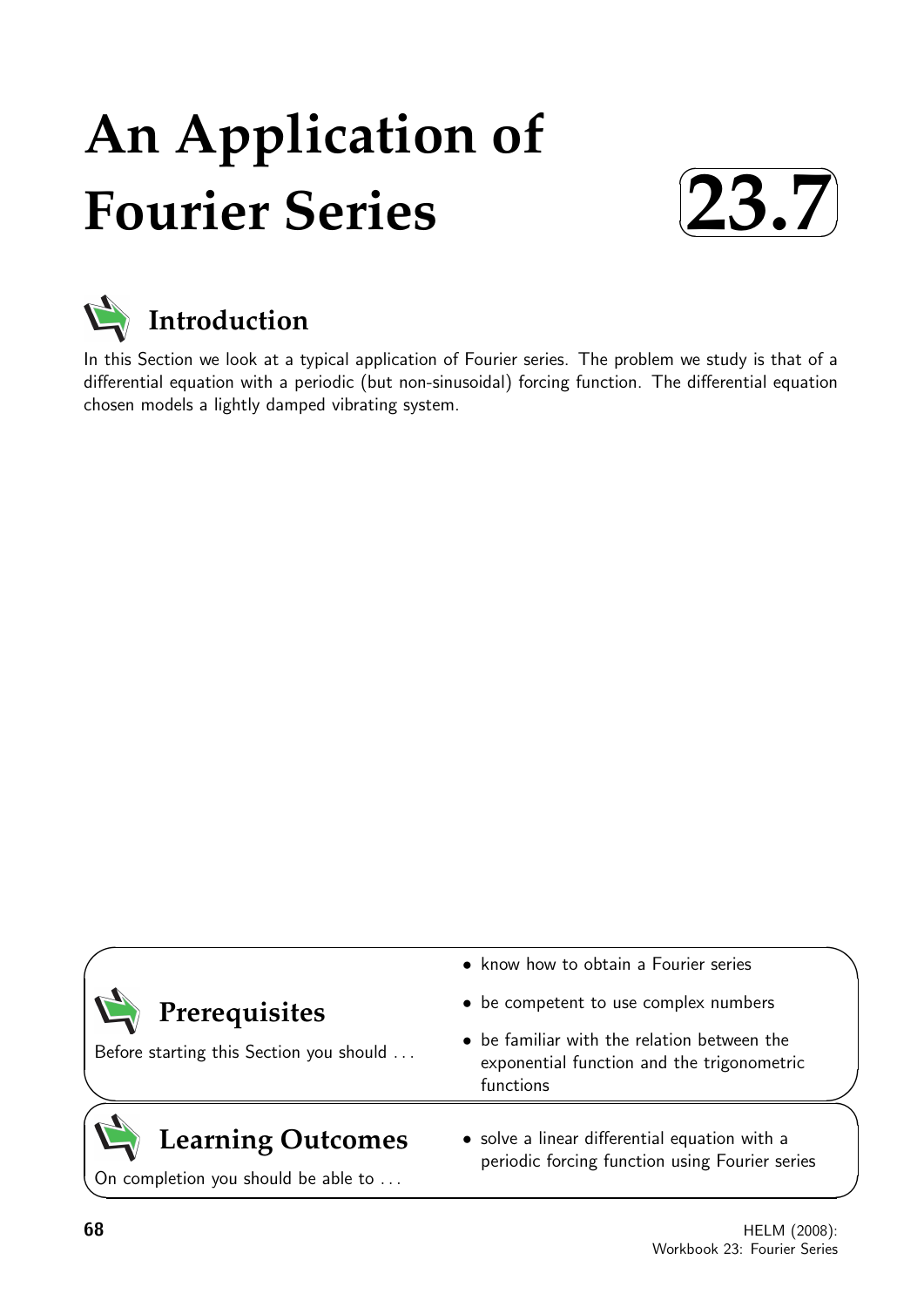

# **1. Modelling vibration by differential equation**

Vibration problems are often modelled by ordinary differential equations with constant coefficients. For example the motion of a spring with stiffness  $k$  and damping constant  $c$  is modelled by

$$
m\frac{d^2y}{dt^2} + c\frac{dy}{dt} + ky = 0\tag{1}
$$

where  $y(t)$  is the displacement of a mass  $m$  connected to the spring. It is well-known that if  $c^2 < 4mk$ , usually referred to as the lightly damped case, then

$$
y(t) = e^{-\alpha t} (A \cos \omega t + B \sin \omega t)
$$
 (2)

i.e. the motion is sinusoidal but damped by the negative exponential term. In (2) we have used the notation

$$
\alpha = \frac{c}{2m}
$$
  $\qquad \omega = \frac{1}{2m} \sqrt{4km - c^2}$  to simplify the equation.

The values of  $A$  and  $B$  depend upon initial conditions.

The system represented by  $(1)$ , whose solution is  $(2)$ , is referred to as an **unforced damped har**monic oscillator.

A lightly damped oscillator driven by a time-dependent forcing function  $F(t)$  is modelled by the differential equation

$$
m\frac{d^2y}{dt^2} + c\frac{dy}{dt} + ky = F(t)
$$
\n(3)

The solution or system response in  $(3)$  has two parts:

(a) A transient solution of the form (2),

(b) A forced or steady state solution whose form, of course, depends on  $F(t)$ .

If  $F(t)$  is sinusoidal such that

 $F(t) = A \sin(\Omega t + \phi)$  where  $\Omega$  and  $\phi$  are constants,

then the steady state solution is fairly readily obtained by standard techniques for solving differential equations. If  $F(t)$  is periodic but non-sinusoidal then Fourier series may be used to obtain the steady state solution. The method is based on the **principle of superposition** which is actually applicable to any linear (homogeneous) differential equation. (Another engineering application is the series  $LCR$  circuit with an applied periodic voltage.)

The principle of superposition is easily demonstrated:-

Let  $y_1(t)$  and  $y_2(t)$  be the steady state solutions of (3) when  $F(t) = F_1(t)$  and  $F(t) = F_2(t)$ respectively. Then

$$
m\frac{d^2y_1}{dt^2} + c\frac{dy_1}{dt} + ky_1 = F_1(t)
$$
  

$$
m\frac{d^2y_2}{dt^2} + c\frac{dy_2}{dt} + ky_2 = F_2(t)
$$

Simply adding these equations we obtain

$$
m\frac{d^2}{dt^2}(y_1+y_2) + c\frac{d}{dt}(y_1+y_2) + k(y_1+y_2) = F_1(t) + F_2(t)
$$

HELM (2008): Section 23.7: An Application of Fourier Series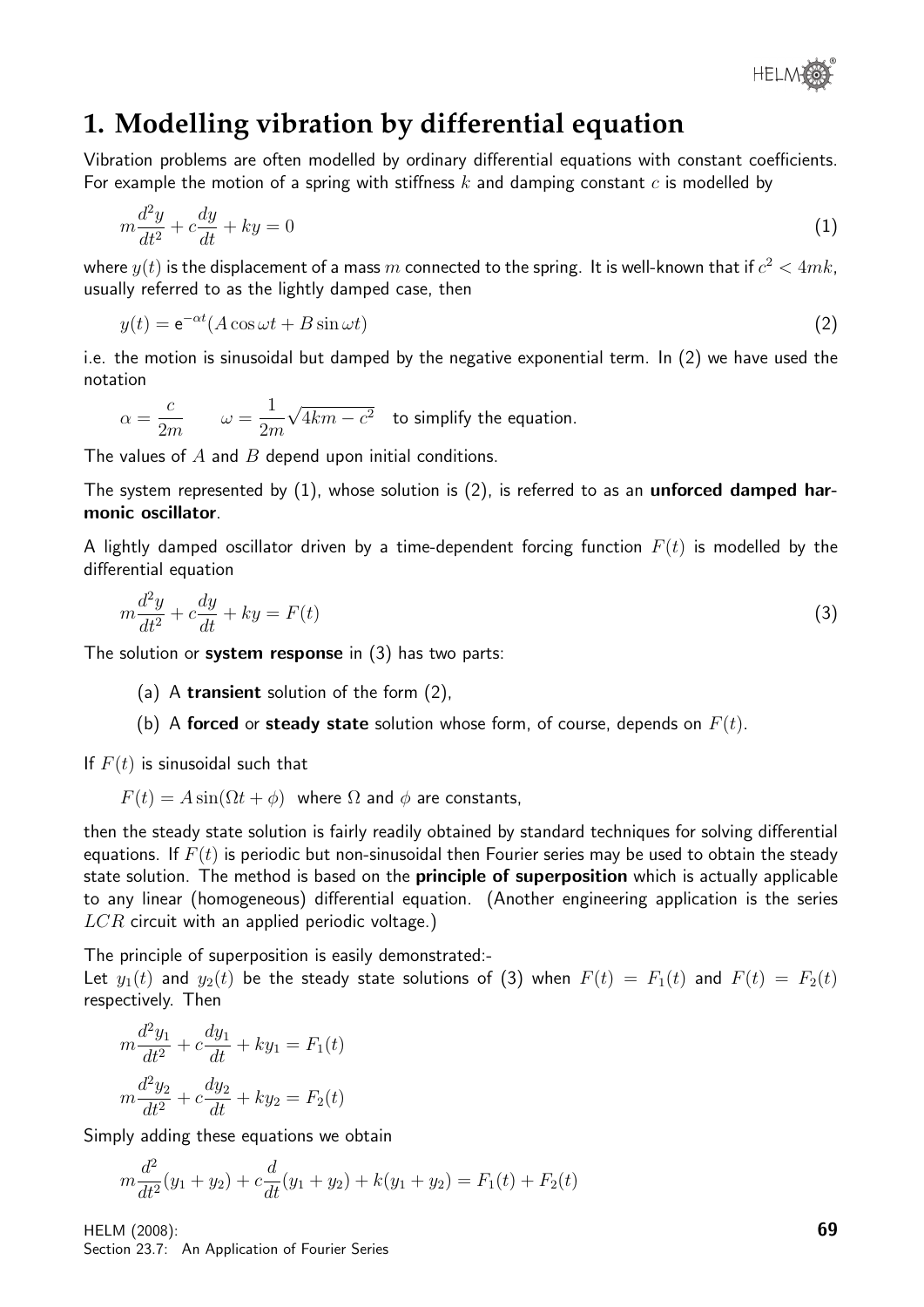from which it follows that if  $F(t) = F_1(t) + F_2(t)$  then the system response is the sum  $y_1(t) + y_2(t)$ . This, in its simplest form, is the principle of superposition. More generally if the forcing function is

$$
F(t) = \sum_{n=1}^{N} F_n(t)
$$

then the response is  $y(t)=\sum_{i=1}^{\infty}y_i$ N  $n=1$  $y_n(t)$  where  $y_n(t)$  is the response to the forcing function  $F_n(t).$ 

Returning to the specific case where  $F(t)$  is periodic, the solution procedure for the steady state response is as follows:

- **Step 1:** Obtain the Fourier series of  $F(t)$ .
- <code>Step 2</code>: Solve the differential equation (3) for the response  $y_n(t)$  corresponding to the  $n$  <sup>th</sup> harmonic in the Fourier series. (The response  $y<sub>o</sub>$  to the constant term, if any, in the Fourier series may have to be obtained separately.)
- **Step 3:** Superpose the solutions obtained to give the overall steady state motion:

$$
y(t) = y_0(t) + \sum_{n=1}^{N} y_n(t)
$$

The procedure can be lengthy but the solution is of great engineering interest because if the frequency of one harmonic in the Fourier series is close to the **natural frequency**  $\sqrt{\frac{k}{n}}$ m of the undamped system then the response to that harmonic will dominate the solution.

# **2. Applying Fourier series to solve a differential equation**

The following Task which is quite long will provide useful practice in applying Fourier series to a practical problem. Essentially you should follow Steps 1 to 3 above carefully.



The problem is to find the steady state response  $y(t)$  of a spring/mass/damper system modelled by

$$
m\frac{d^2y}{dt^2} + c\frac{dy}{dt} + ky = F(t)
$$
\n(4)

where  $F(t)$  is the **periodic square wave** function shown in the diagram.

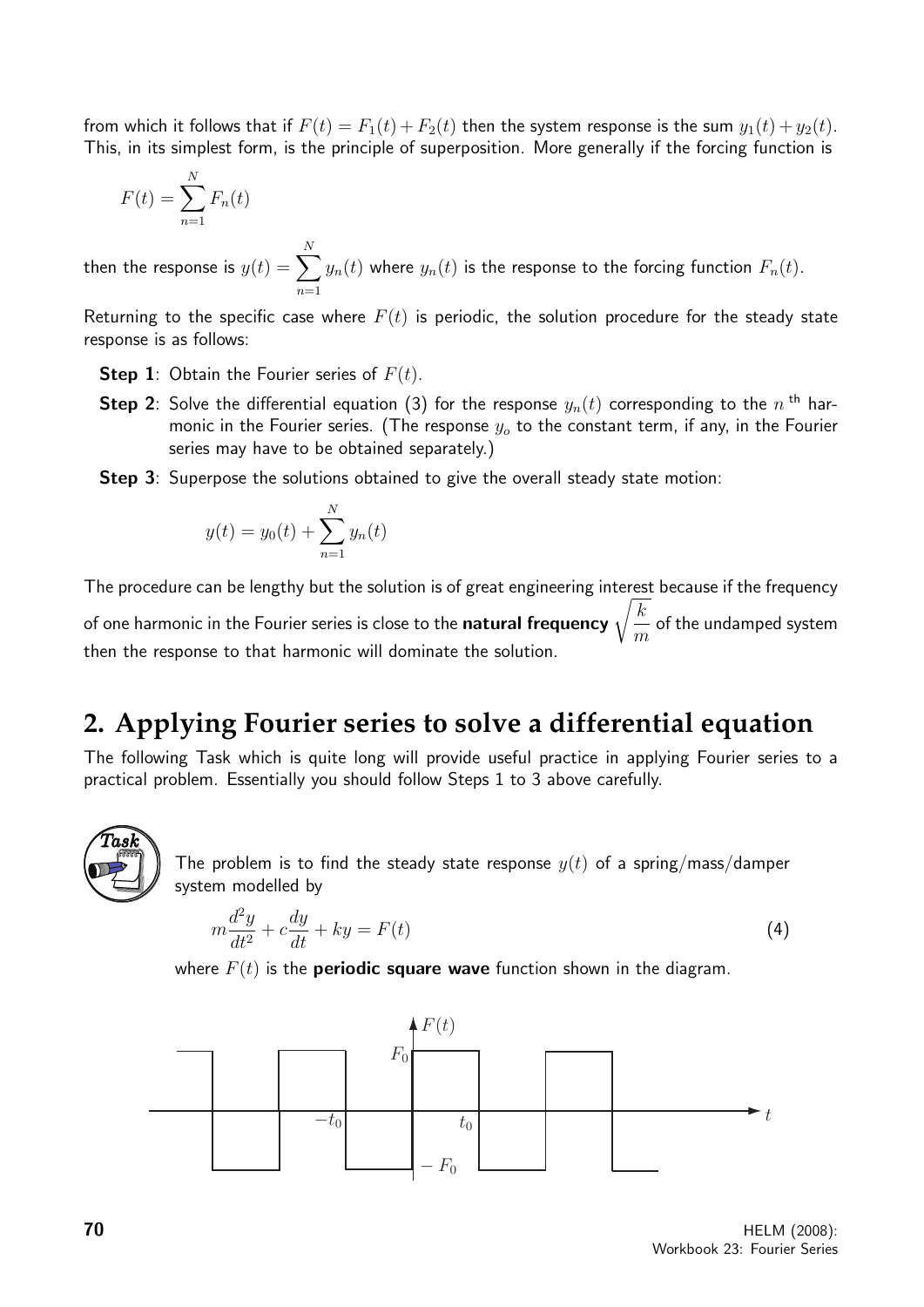

**Step 1**: Obtain the Fourier series of  $F(t)$  noting that it is an odd function:

#### Your solution

Answer

The calculation is similar to those you have performed earlier in this Workbook.

Since  $F(t)$  is an odd function and has period  $2t_0$  so that  $\omega=$  $2\pi$  $2t_0$ =  $\pi$  $t_0$ , it has Fourier coefficients:

$$
b_n = \frac{2}{t_0} \int_0^{t_0} F_0 \sin\left(\frac{n\pi t}{t_0}\right) dt \qquad n = 1, 2, 3, ...
$$
  
\n
$$
= \left(\frac{2F_0}{t_0}\right) \left(\frac{t_0}{n\pi}\right) \left[-\cos\frac{n\pi t}{t_0}\right]_0^{t_0}
$$
  
\n
$$
= \frac{2F_0}{n\pi} (1 - \cos n\pi) = \begin{cases} \frac{4F_0}{n\pi} & n \text{ odd} \\ 0 & n \text{ even} \end{cases}
$$
  
\nso  $F(t) = \frac{4F_0}{\pi} \sum_{n=1}^{\infty} \frac{\sin n\omega t}{n}$  (where the sum is over odd *n* only).

#### Step 2(a):

Since each term in the Fourier series is a sine term you must now solve (4) to find the steady state response  $y_n$  to the  $n$ <sup>th</sup> harmonic input:  $F_n(t) = b_n \sin n\omega t$   $n = 1, 3, 5, ...$ 

From the basic theory of linear differential equations this response has the form

$$
y_n = A_n \cos n\omega t + B_n \sin n\omega t \tag{5}
$$

where  $A_n$  and  $B_n$  are coefficients to be determined by substituting (5) into (4) with  $F(t) = F_n(t)$ . Do this to obtain simultaneous equations for  $A_n$  and  $B_n$ :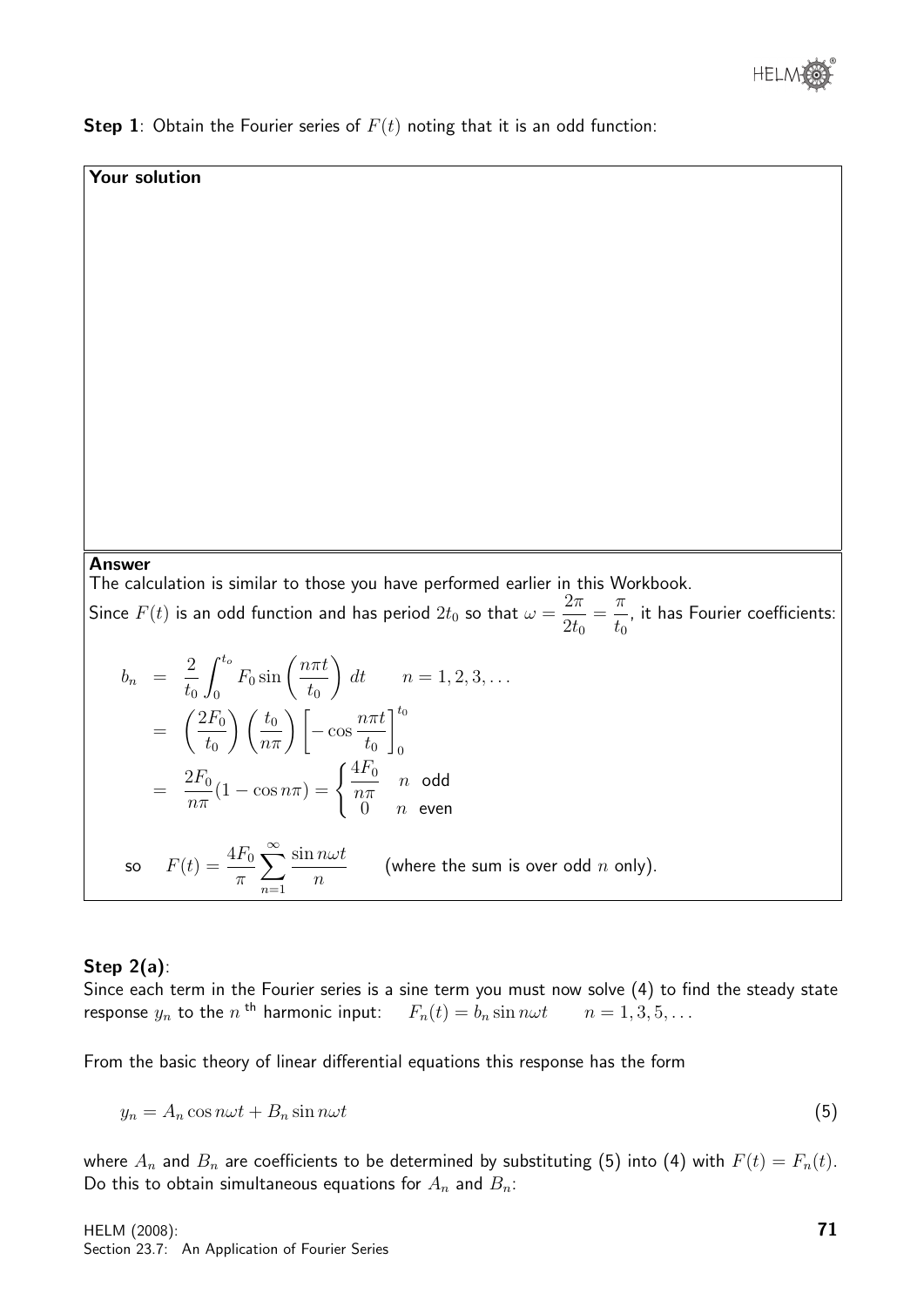## Your solution

#### Answer

We have, differentiating (5),

 $y'_n = n\omega(-A_n \sin n\omega t + B_n \cos n\omega t)$  $y''_n = (n\omega)^2(-A_n\cos n\omega t - B_n\sin n\omega t)$ 

from which, substituting into (4) and collecting terms in  $\cos n\omega t$  and  $\sin n\omega t$ ,

 $(-m(n\omega)^2A_n + cn\omega B_n + kA_n)\cos n\omega t + (-m(n\omega)^2B_n - cn\omega A_n + kB_n)\sin n\omega t = b_n\sin n\omega t$ 

Then, by comparing coefficients of  $\cos n\omega t$  and  $\sin n\omega t$ , we obtain the simultaneous equations:

$$
(k - m(n\omega)^2)A_n + c(n\omega)B_n = 0
$$
  
-c(n\omega)A\_n + (k - m(n\omega)^2)B\_n = b\_n (7)

## Step  $2(b)$ :

Now solve (6) and (7) to obtain  $A_n$  and  $B_n$ :

### Your solution